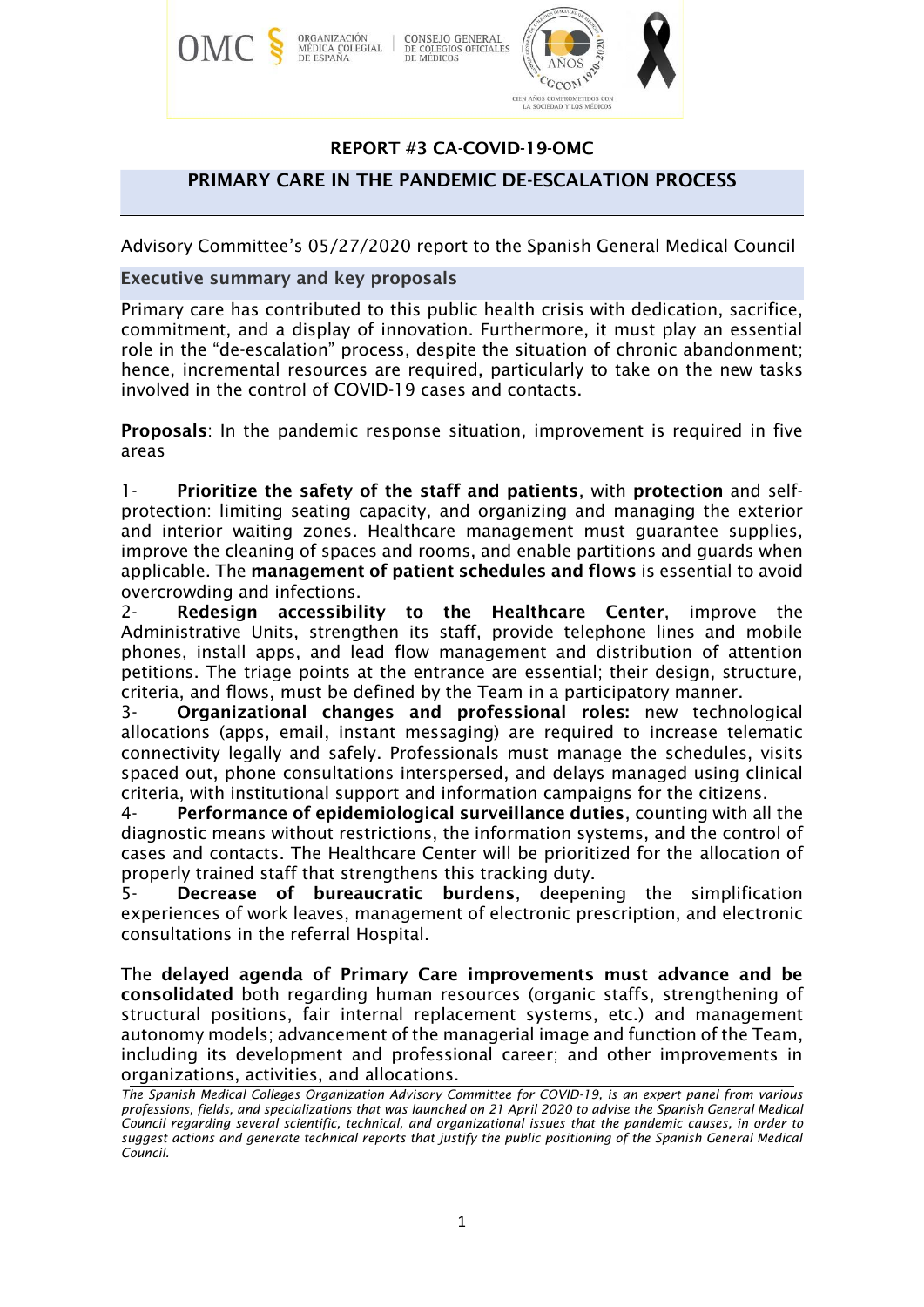

# Primary Care and its Community facet in the process of pandemic de-escalation; the post-COVID scenario

The Spanish General Medical Council Advisory Committee for COVID-19 has analyzed the role of Primary Care, with special attention to its Community facet in the process of the current pandemic, within the great work topics that were established according to the Spanish General Medical Council.

The contributions from experts and the donations received from the Advisory Committee's Work and Debate Forum allows the transfer of the current Report #3 about Primary Care in the pandemic de-escalation process to the Spanish General Medical Council and provides them with scientific-technical and professional criteria about the topic, and criteria for its eventual use in future positionings of the Spanish General Medical Council and the Local Medical Associations.

# 1- PREVIOUS CONSIDERATIONS

Primary Care has played and is playing an essential role in the entire approach to the current pandemic. While some autonomous Healthcare Services designed a global strategy centered almost exclusively in the hospital setting, with emphasis on the intensive care services, others tried to stop the pandemic by maintaining the presence of their Primary Care professionals in Healthcare Centers and Local Medical Offices, taking advantage of the universal coverage of the primary network, the proximity of their professionals, the capacity for early detection and progression control of the cases, and the trust and safety that it transmits to their patients.

Today it seems accepted by all the Healthcare Services that Primary Care must acquire a major role in the de-escalation phase, despite being in a situation of lack of resources, especially human resources (although material ones as well) due to the abandonment experienced during the last two decades.

Its professionals, who are used to work in adverse conditions, have always shown, and also during the pandemic, a commendable spirit of sacrifice and collaboration and a great innovative capacity for adapting the centers and their healthcare organization to a new and complex situation.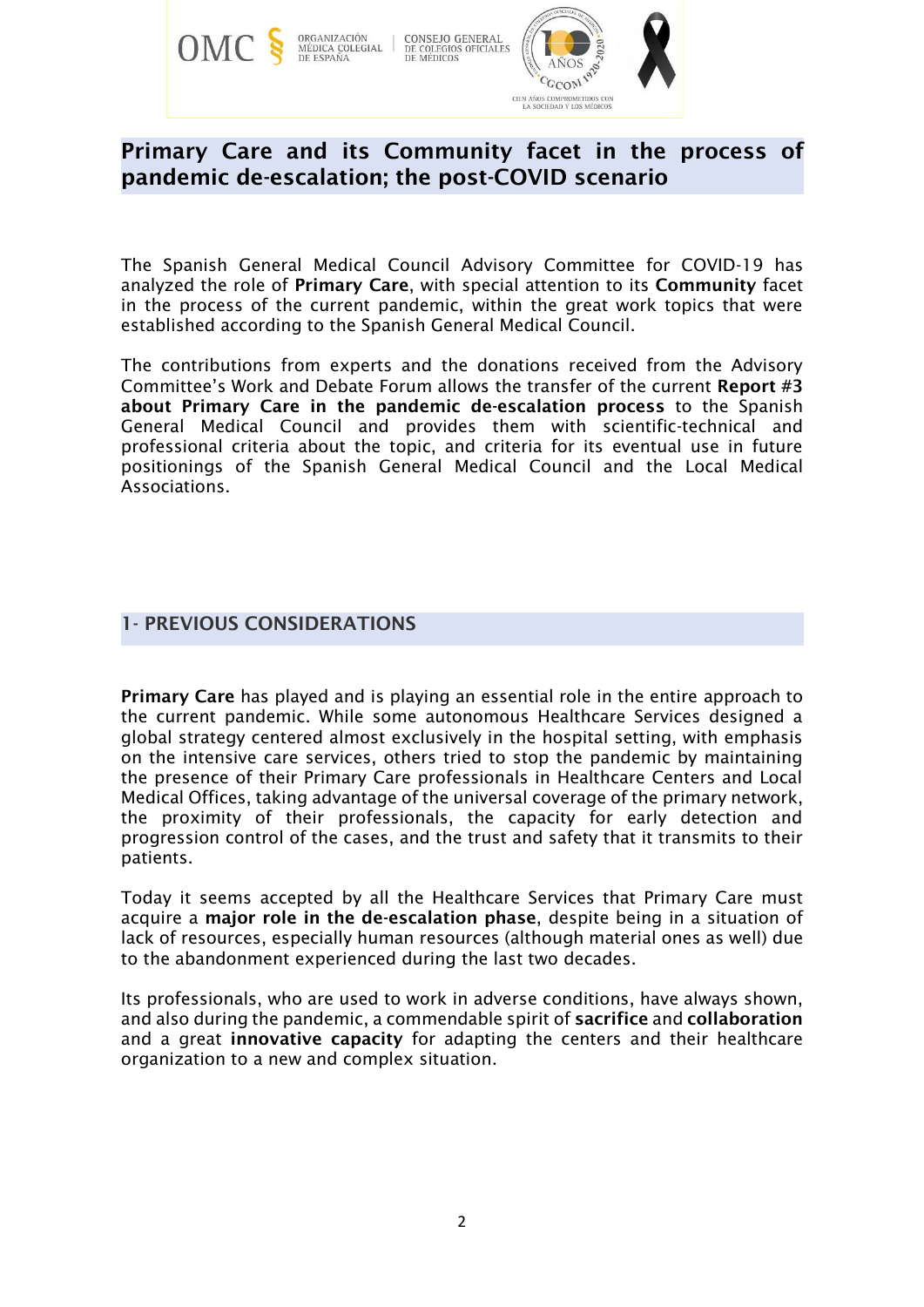

CONSEJO GENERAL<br>DE COLEGIOS OFICIALES<br>DE MÉDICOS **ORGANIZACIÓN** MÉDICA COLEGIAL<br>DE ESPAÑA



In this sense, it is also vital to continue searching for a better balance between the necessary vertical coordination (Healthcare Area Management and Hospital, Public Health Regional Ministry, Department of Health) and the indispensable management autonomy for each center and team that will facilitate optimizing the adjustment of the organization and activities to the needs and characteristics of their basic healthcare zone in order to be able to provide safe and quality care for the population.

Currently, although very late, Primary Care has been assigned major responsibilities, including screening, diagnosis, treatment, and follow-up of the new cases, as well as, in coordination with public health resources, of the contacts. It seems evident that the need to provide Primary Care in the very short term with new human and technological resources may adequately fulfill these objectives.

In this document, an approximation is attempted to the needs and the actions that must be implemented immediately in centers and teams with special emphasis on the necessary organizational changes to answer to the challenges posed by the pandemic. In a second section, short considerations are made about a few of the challenges and changes pending by Primary Care.

# 2- NEEDS AND ACTIONS FOR THE CURRENT DE-ESCALATION PHASE AND BEFORE A POSSIBLE SHORT TERM NEW OUTBREAK

Any proposal about the needs and actions has to be adapted to the characteristics of each healthcare center or local medical office. Those mentioned in this document intend to contribute ideas that can be used at different levels of management and operatives, from the healthcare area to the healthcare teams themselves.

# 2.1 Resources for self-protection and protection against infections

The impact of COVID-19 in Primary Care has forced us to modify substantially the healthcare provided, tending to strengthen telematic and home care in relation to the on-site consults. This situation should change in the following weeks in which it is foreseen that visits to healthcare centers and local medical offices will increase again.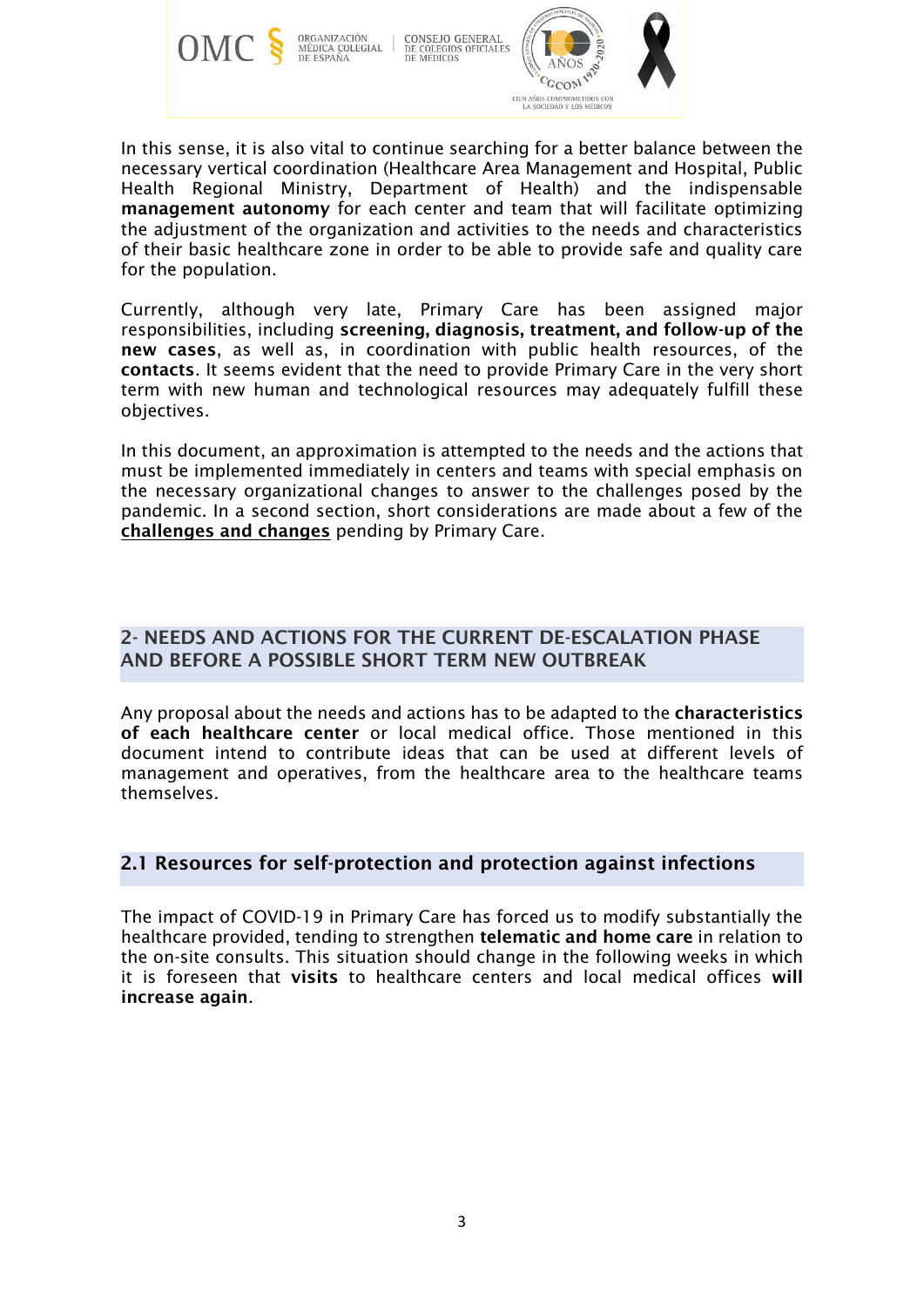

The priority should be to quarantee the **safety** of both patients and professionals. To achieve this, it will be necessary to:

- calculate the capacity of waiting rooms and healthcare centers with physical and preventative distancing criteria
- and reorganize the **schedules** and flows of people in the center so that the safety criteria established are followed at all times.

By the time the max capacity of the healthcare center is reached, it is necessary to have the organizational measures in place that facilitate a location outside for the new patients waiting, keeping the established distancing. This situation must be avoided where possible and prioritize entering the interior of the facilities in safe zones for the most vulnerable patients: elderly, patients at risk, pregnant women...

Professionals will have to maintain the healthcare culture change that they have acquired during these months, which implies a greater involvement with each and every one of the measures of self-protection and safety at their disposal. Within this culture, we include the self-reliance for hand hygiene; and in the consult, the use of constant hygiene and protective measures, which could vary according to the needs and risks at any given time, and the involvement in the care of the safety of the rest of the team and patients.

Healthcare management will supervise the supply of individual protection equipment, hydroalcoholic gel, and other materials for the centers. The managerial structures must always be the ones to guarantee the purchase and distribution, as well as the management of the safety reserves in the storage facilities. Records for the entry of protection and hygiene material, and records for the exit, must be made, as well as guarantee the urgent and written communication of possible shortages that in case they are not addressed on time and manner, must be subject to a formal notification before the competent authorities.

Likewise, the healthcare management (or the municipalities in case it is of their competence) must guarantee the appropriate cleaning of the Healthcare Centers and local medical offices, increasing the physical presence of the cleaning staff if necessary.

According to the characteristics of the centers, the use of partitions in the Administrative Units must be considered, along with other elements that facilitate the best protection of patients and professionals.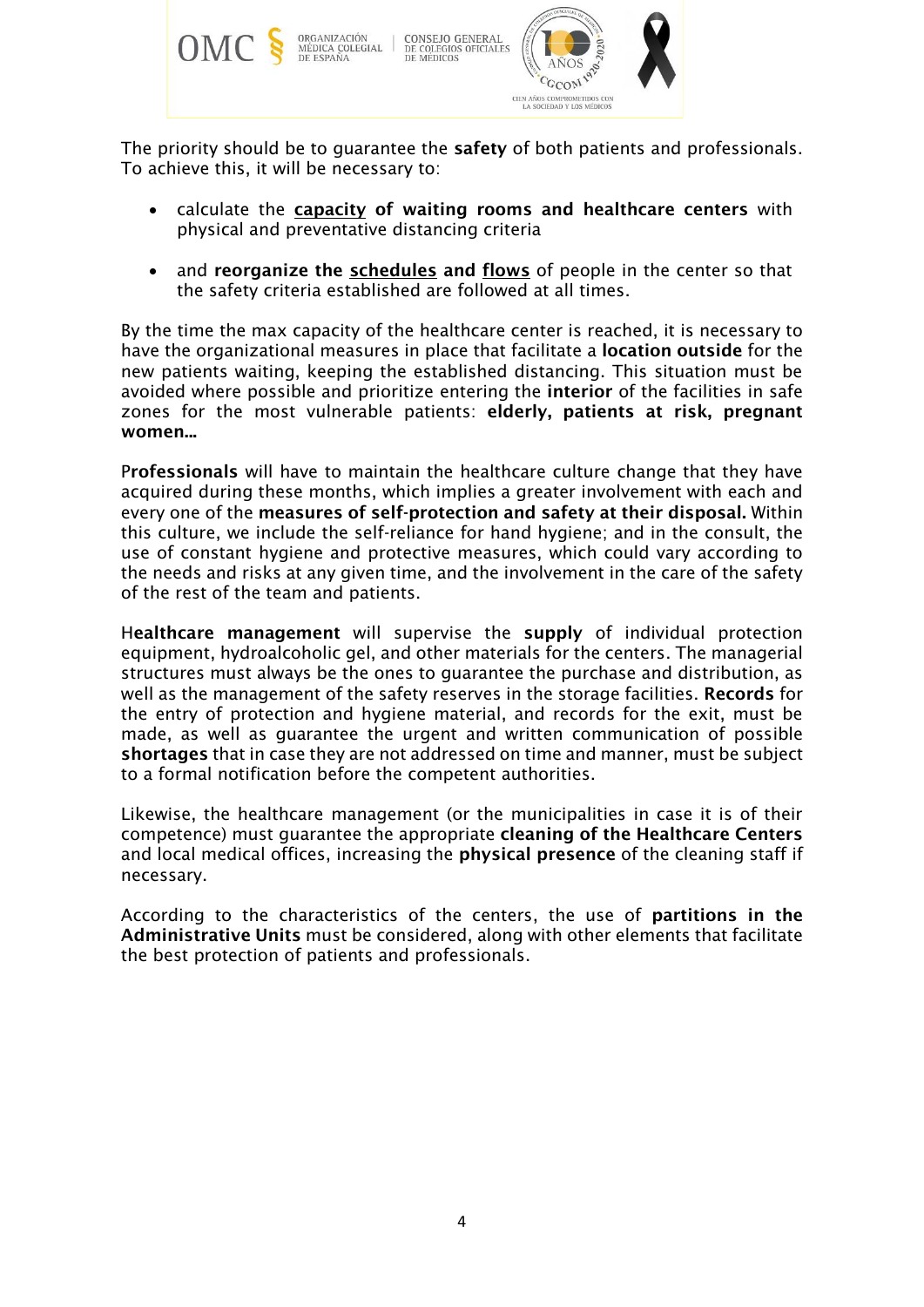

# 2.2- Center accessibility and patient triage

Accessibility is one of the foundations of Primary Care and must be improved again after the weeks of enforced restriction that we have undergone.

### *Strengthen the Administrative Units*

The first point is to strengthen the Administrative Units and the phone lines because they are the main ways of access to the provisions of the healthcare system, especially in emergencies like the current one.

It is vital to consider strengthening the centers with mobile phone terminals and conventional lines. It is indispensable that all the Healthcare Centers and local medical offices have smartphones and the access resources that these provide (apps, etc.).

The complexity of the current situation reveals the importance of organizing in the best way possible each attention request for Primary Care made by the population in order to decide the best moment to meet it and choose the most appropriate professional to do so.

To optimize this process, teamwork will be essential with the involvement of the professionals from the Administrative Units that will continue to lead the flow of patients and the work organization within the center.

It becomes essential for Healthcare Services to increase the staff in these Units, so that they are present in an adequate number in each Healthcare Center, also guaranteeing the coverage of their local medical offices according to the needs.

The telephone Exchanges for centralized calls (Call Centers) cannot in any case substitute the work of Administrative Units constituted by Healthcare Administrators assigned by the centers and consults, who know their population and are integrated and committed to the teams of Primary Care. The call centers can play a backup role, activating when the phone call to the Healthcare Center is not answered.

Given that it is foreseen that it will not be possible to answer all the requests for attention received during the day, their task is fundamental to connect the patient with the correct professional at the right moment.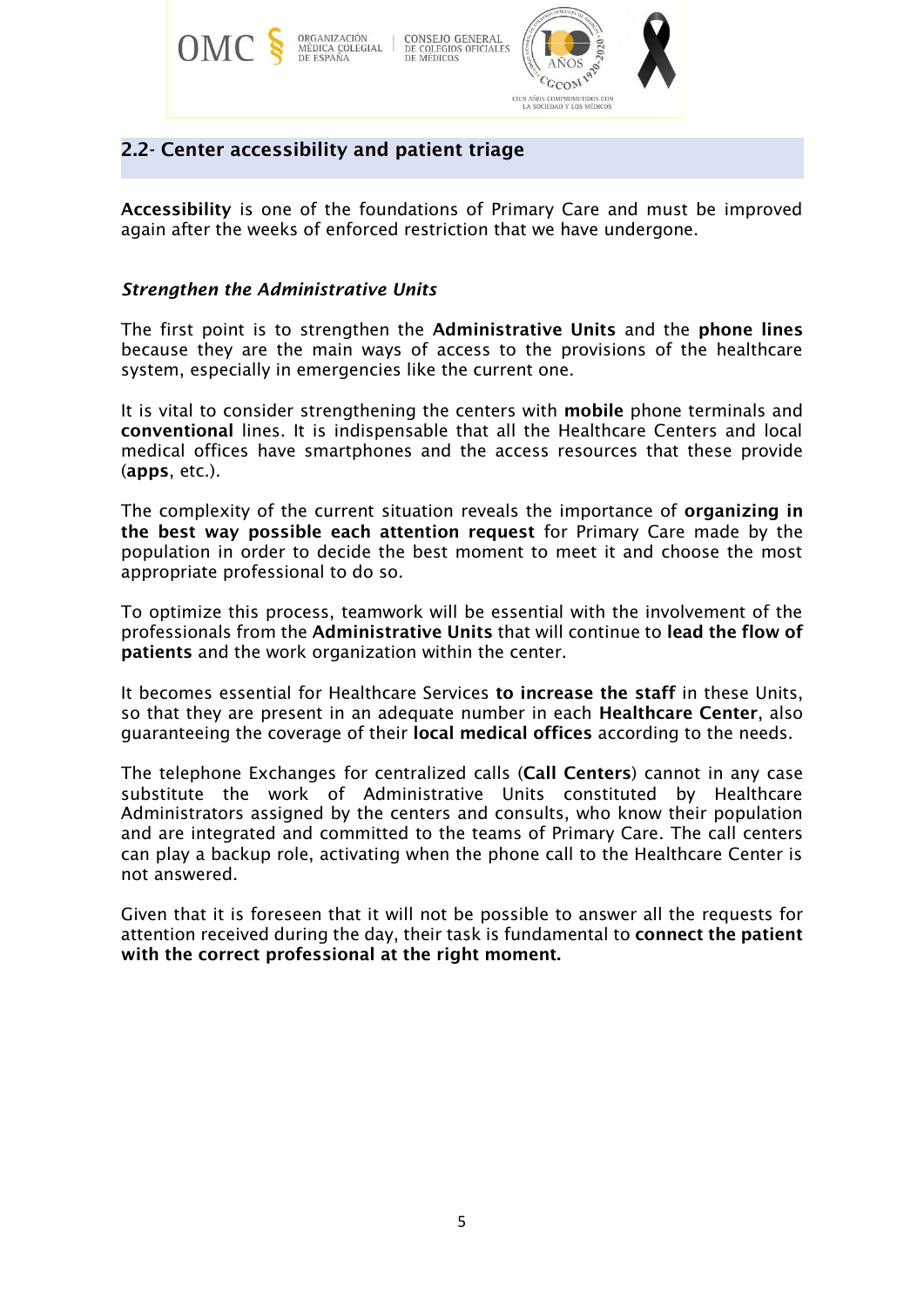

# *Protocolized triage at the entrance*

Supporting the Administrative Units with a protocolized triage table at the entrance of the healthcare center has been a practice of proven benefit during these weeks. Depending on the number of professionals in the team, this action proposal can be more or less possible during the entire or part of the journey.

Each team will have to decide how to implement it and place it with the patient flow of patients with a high degree of COVID suspicion as well as the rest.

With this objective, the operative criteria for triage in each Healthcare Center and Local Medical Office will be established and/or adapted in a participative and collaborative meeting between the representatives of all professionals of Primary Care, which will allow clarifying the patient flow circuits, when, how, and by whom should a patient be cared for.

## 2.3- Changes in the organization of activities and the roles of the professionals of the Teams

### *Technological allocations and institutional backup for tele-medicine*

The healthcare activity in the de-escalation phase must continue improving telemedicine. This implies the regular use of telephone, email, instant messaging, and videoconference. In general, it is vital to insist again on the increasingly urgent necessity to improve the technological allocations in this field for Healthcare Centers and local medical offices.

It is not acceptable that the mobile phone, home computer, or Internet home line are resources that the healthcare providers must supply; it is not acceptable either that the professionals themselves must use the #31# in order to hide their personal number during calls; all these means, together with the use of a private vehicle, must be economically covered or compensated by the healthcare services, organizing these, and providing stability and safety. The infrastructures for mobility and physical and digital accessibility are essential for Primary Care. They cannot depend on volunteerism, which is clearly abusive and takes advantage of the professionalism of doctors, nurses, and other workers in frontline healthcare.

There are tele-medicine apps that allow sharing reports, analytics, and medical certificates with patients. The Andalusian Health Service uses the *Mercurio* app and in Cataluña *La Meva Salut* app is used. The Healthcare Services must provide Primary Care with this class of resource, with the measures that guarantee data protection and communication confidentiality.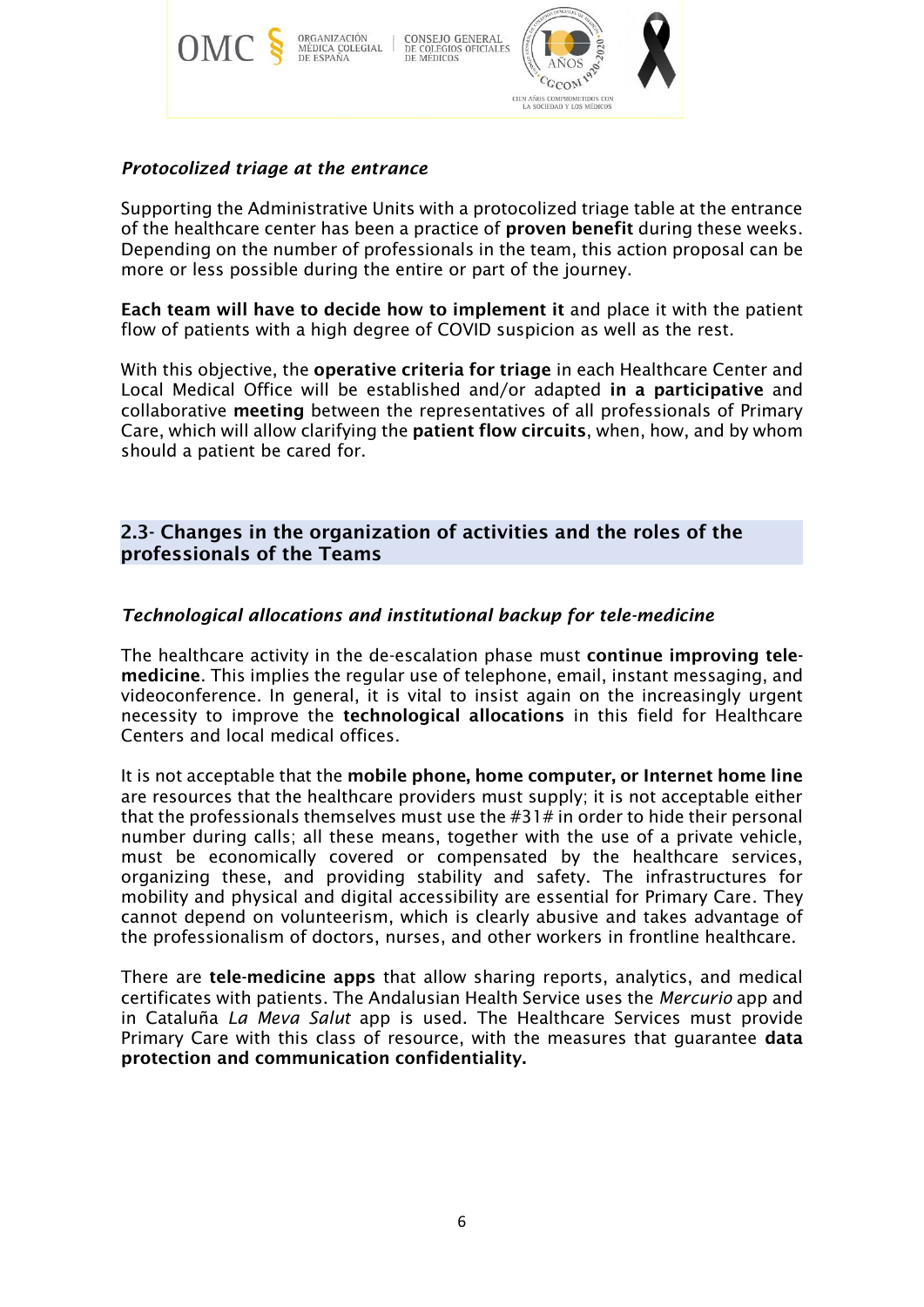



Where these tools do not exist, it will always be possible to use email, such as an institutional personal email account, the center's email address, or a personal account dedicated for such purpose. In these cases, the corresponding Regional Ministry must protect its professionals by emitting a clear directive thereon.

There are healthcare teams that are using new mobile phone lines to offer their patients the possibility of videoconferences and instant messaging so that they may share pictures and other information. To provide the best protection to professionals and patients it would be key for Public Health Regional Ministries to prepare a legal framework for this section.

### *Decentralized management of schedules in order to organize the demand and guarantee more safety*

The design of the new healthcare schedules must remain in the hands of the professionals who best know the needs and characteristics of their patients, establishing agreed validation tools together with the healthcare management.

Each center's healthcare schedules will be modified to space out on-site visits from patients and avoid overcrowding of waiting rooms. This can imply organizing them in different time slots or interspersing them with telephone attention time slots in order to distance on-site visits.

Attention on the same day must be guaranteed for urgent consults or that are justified as serious and delay, in their respective case, those that are not. In this regard, the policy guidelines must be very clear to avoid problems of inadequate interpretation by the citizens. It would be desirable to start media campaigns to help citizens use healthcare services better; a simple alternative could be explanatory brochures and panels.

Nursing homes and institutionalized collectivities that may exist in the community continue to be the most vulnerable places in a pandemic such as the current one. We have to prioritize the continuous phone calls or on-site coordination with such places and establish periodic meetings between the ones in charge and the people from the Primary Care healthcare unit assigned to analyze and leave documentary evidence of the situation and the problems detected. It is important to improve the coordination with the city councils, social services, voluntary services, and other groups from the community to help guarantee the safety of the inhabitants and those who care for them.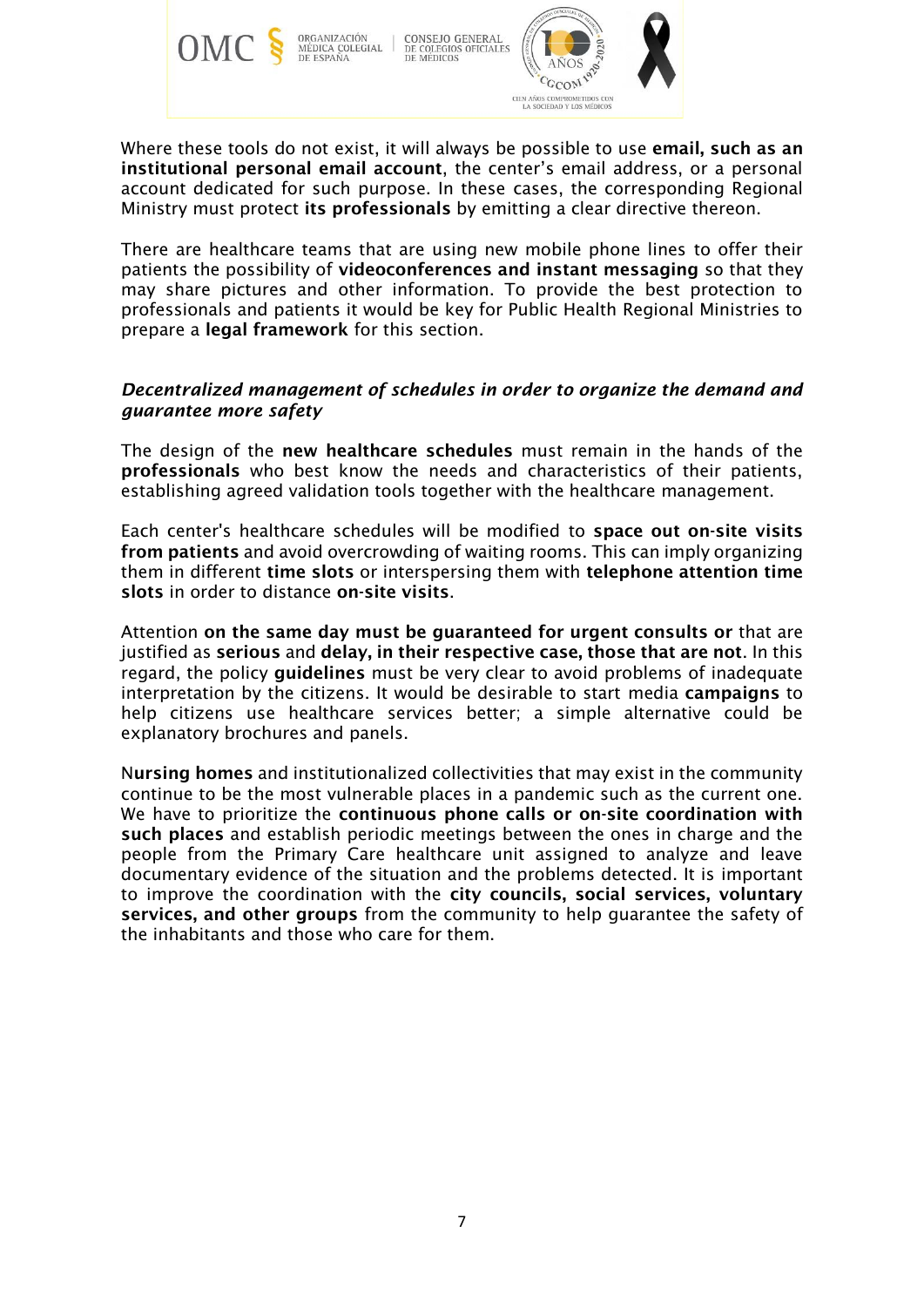

# 2.4- How to organize the Epidemiological Surveillance

The epidemiological surveillance systems require quick diagnostic flows, information systems, and study of contacts.

- 1. In the case of SARS-CoV-2, PCR analyses in sufficient number and with quick processing (24 hours) will be required to diagnose suspicious cases with recent symptoms and appropriate serological tests to determine the immune status of the cases. The communication with the Lab will include symptom start dates, and the Lab shall assess the interpretation of data according to the pandemic situation.
- 2. Information systems must collect epidemiological surveillance data as they are notified and return them to professionals daily.
- 3. The study of contacts, their detection, and follow-up, is a task that takes a considerable amount of professional and material resources. It is important to analyze the specific needs in each area, with special mention to the possible differences between urban and rural areas.

Given the heterogeneity of structures and allocations of the Public Health territorial devices, it is difficult to give general recommendations. However, their reinforcement must guarantee the capacity to support the entire network, move resources depending on the possible local outbreaks, and guarantee good coordination with other areas and subsystems, like business medicine, work health insurances, administrative mutualism, and the private sector.

Without undermining the tracking teams that can be mobilized to address outbreaks, the Primary Care Teams will have to assume an important task: diagnosing cases and investigating contacts, their confinement, and follow-up. The best coordination would be obtained through the physical presence in each Healthcare Center of at least one person dedicated to the epidemiological tracing of cases and contacts, establishing referral circuits for the Primary Care teams, and being in permanent contact with the Epidemiological and Public Health Services.

It is important to analyze the training needs of these "tracers" as well as the possible direct participation of doctors and nurses of the teams in this activity.

The most specific aspects of the work with new infections and the control of contacts, should be object of a report for a wider and more specific positioning.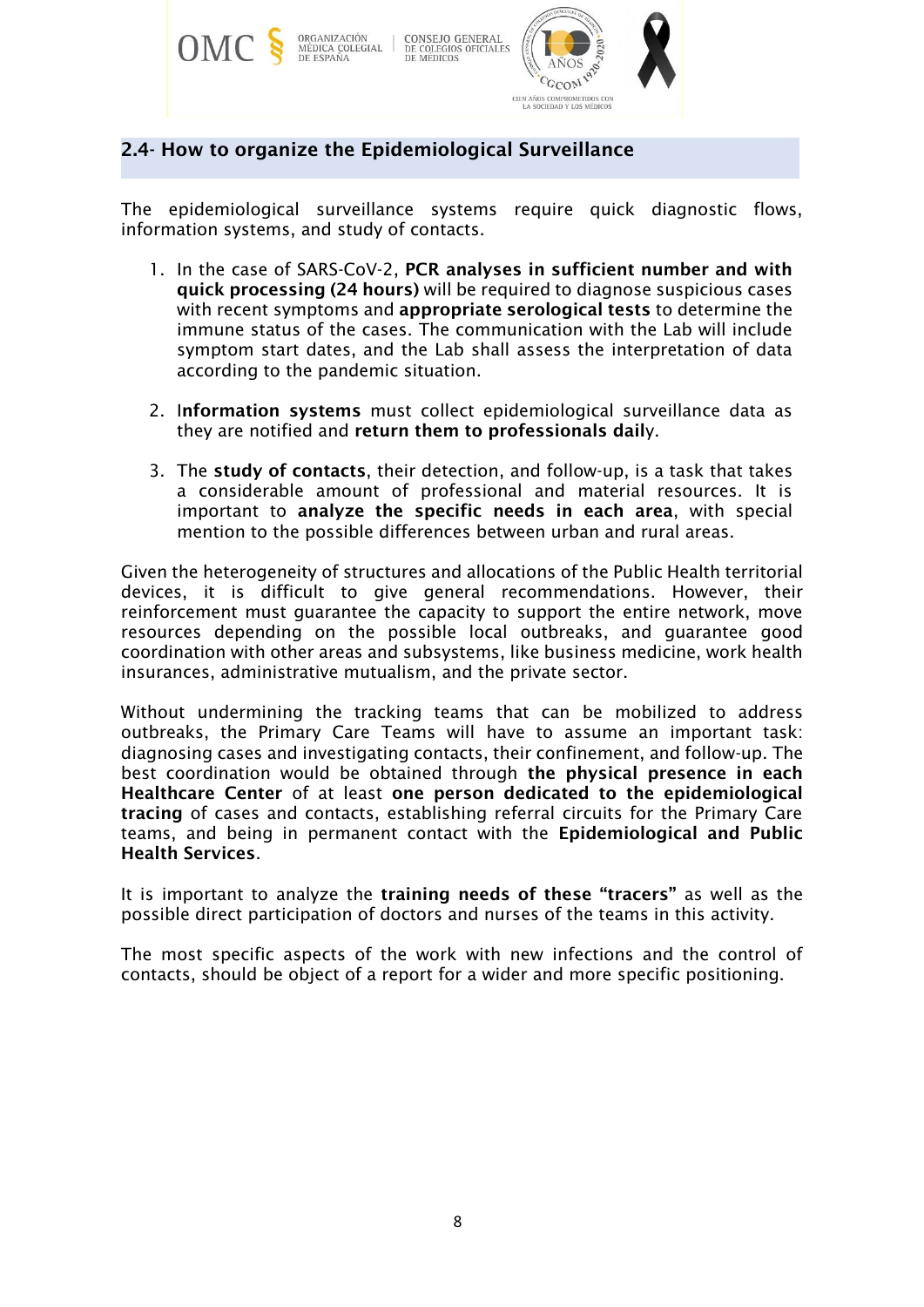

### 2.5- How to Rationalize the bureaucratic burdens

### *Work leave*

The enormous increase in Occupational Disability processes due to infection, suspicion, contact, and work risk, imply a heavy workload for many teams.

In some Autonomous Communities, processing documentation electronically has been achieved for some time, avoiding patients needing to go to healthcare centers to pick up their corresponding certificates. It would be desirable for this measure (proven to be possible) to be prolonged or for alternatives to be found, such as simple-to-use informatic apps so that citizens receive their reports, analytics, and certificates of temporary disability.

### *Electronic prescriptions*

Regarding the electronic prescription systems, it has been possible to prolong all the active prescriptions for several months in some Autonomous Communities during the start of the epidemic, which has avoided a great number of medical consults. Generalizing this practice nationwide would seem wise.

Likewise, it is necessary to incorporate an electronic prescription for the users of the National Health System who are officials of the Administrative Mutualism (the General Spanish Civil Service Mutual Insurance Company, the General Mutual Society for the Judiciary, and the Social Institute of the Armed Forces).

It would also be necessary to electronically correct the mistakes due to mismatch in correctly prescribed medication that is impossible to provide because the patient lost a box or used medication in excess.

Another effective tool would be using an app that allows direct, fast, simple, and safe communication with the Community Pharmacy.

### *Electronic consults with the reference hospital*

Facilitating and improving e-consults with reference hospitals seems like a wise course of action that can avoid inconveniences and go to the healthcare center for many patients. The system could work correctly in many territories, but it is still not an extended practice.

With phone connection and video consults the current system of written messages could be expanded.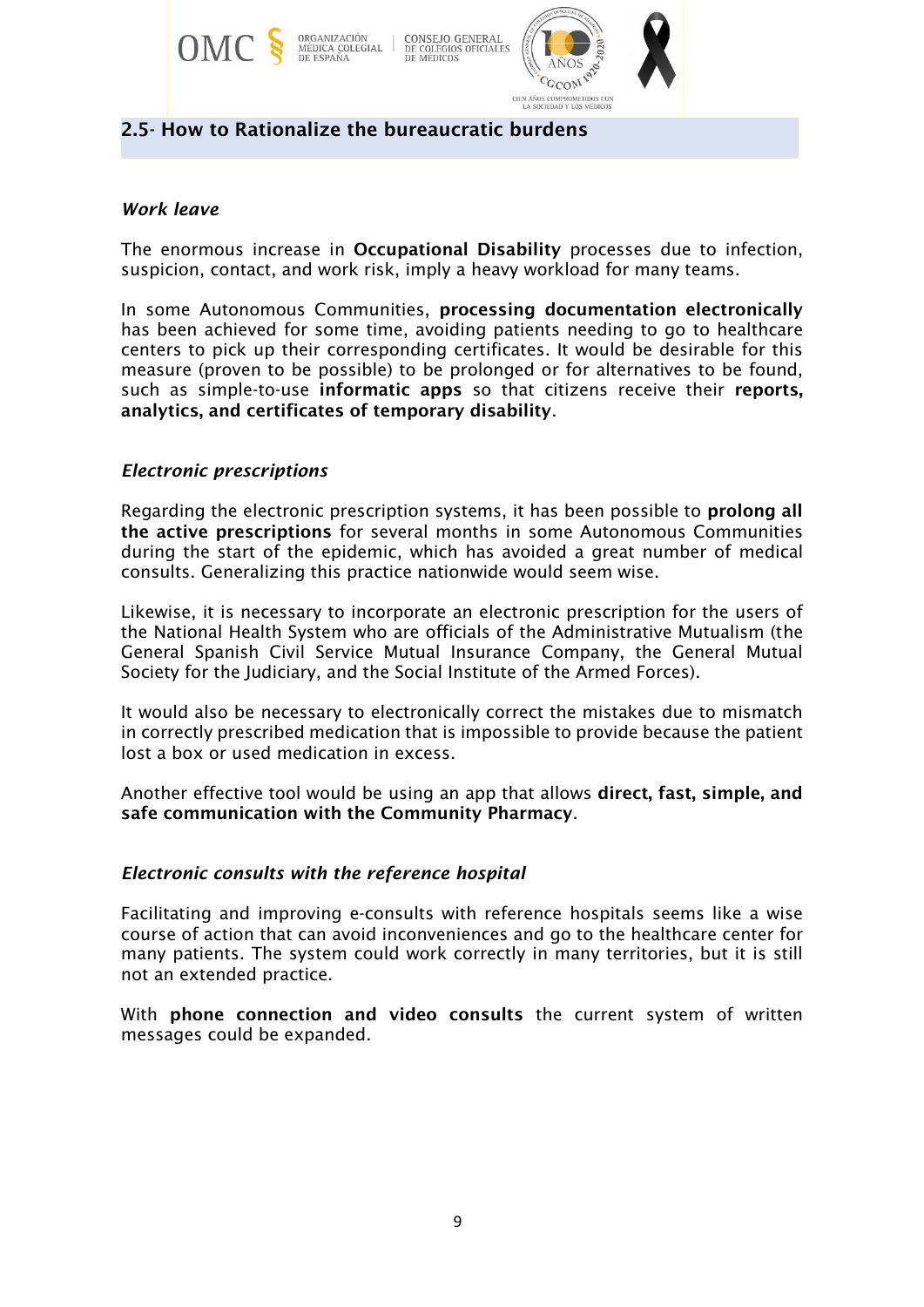

# 3- PRIMARY CARE AFTER THE PANDEMIC

When the pandemic outbreak has been resolved, Primary Care shall be capable of incorporating the learned lessons and transforming into permanent ones the structural and organizational changes promoted during this period—that introduce significant improvements.

It is evident that the complaints being made for many years—perhaps too many from all areas and levels of Spanish Primary Care cannot wane. Primary care still has important resource needs, starting with funding, and it requires profound changes whose description is not covered in this document.

It is necessary to insist on the funding aspect: the public healthcare expenditure (accrued) has barely surpassed in 2018 the pre-crisis number of 2009 (an increase of 0.67%); in its functional classification, the "hospital and specialized services" have grown a 12% (mainly due to the growing prices of medications) while the "primary healthcare services" show a 3.6% decrease. This asymmetry and economic decay are incompatible with the previous normality, and much more compatible with the "new normality" advocated.

It is pertinent to mention schematically some of the problems that the current pandemic has placed upon the table in a very clear way and that have conditioned the progression of the Autonomous Communities during the different phases of de-escalation of the epidemic curve:

### *Human resources:*

- Reformulation of organic staff, recalculating it according to quality indicators to which we have to add new ones: community health activities, demographic socioeconomical circumstances, demographic aging, nursing homes, summer population increase, etc. The needed increase in staff allocation must be specified according to the workloads produced by the assigned population, their characteristics, and the duties that need to be done, and this assessment of manpower assessment shall result from a planned and participative process.
- Creation of structural employment opportunities in the Healthcare Centers that can be filled temporarily right away and that cover the gap between yearly working days not supplied and are covered by existing staff (vacation, absences, leaves, and any decrease of manpower) as well as to compensate the historical deficit of human resources in Primary Care.
- When the decrease of manpower occurs, if staff are requested to cover those substitutions in a different work schedule, it is vital that it is made in similar conditions to those offered in the hospital, and not as accumulations of tasks with economic compensations clearly inferior to what is reasonable.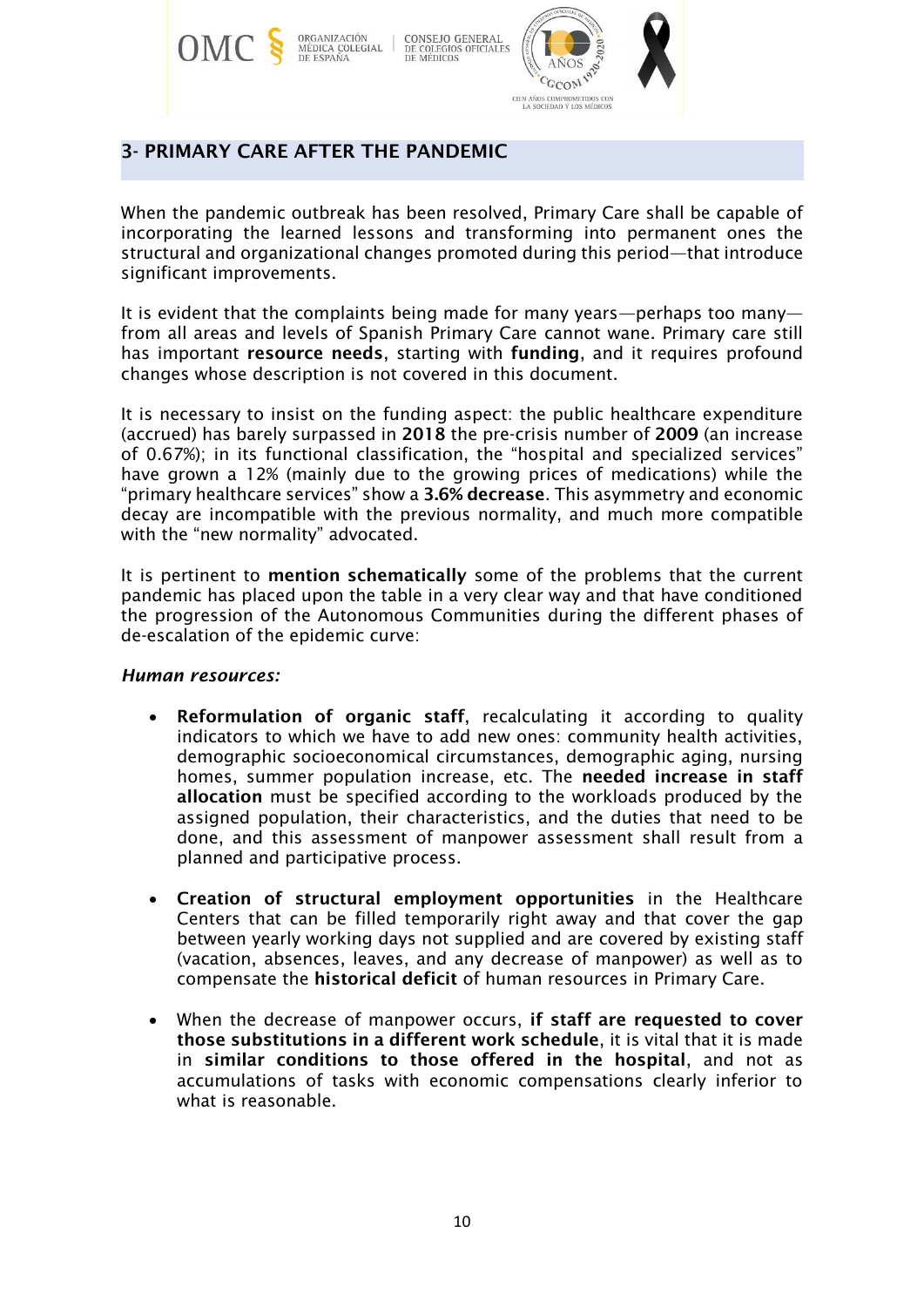

### *Management autonomy*

• Delimitation of the exclusive and shared competence areas of the Healthcare Center (budget, staff, supplies...) that would be managed by those responsible. Selection capacity of the centers for referral and consult...

### *Management and professional development*

- Clearly define the mechanisms for naming the manager of the Center, as well as the employment schedule and commitment required for this role.
- Consider the management role from an equivalent perspective to that of hospital service headquarters.
- Generalize the establishment and recognition for all purposes of the professional development and career of the team members.
- Redefine the role of nurses, adapting it to the characteristics and needs of each context and their own and delegated competencies.

### *Organization and activities*

• Teamwork. Flexibility of professional schedules. Community activities. Attention and new technologies.

### *Allocations*

• Means for tele-medicine. Technological resources for diagnosis and treatment. Exclusive consult for each professional.

# In conclusion

Given the size of the challenges we face as a healthcare system, we will still need maximum collaboration from the professionals. It is in situations such as this one where the best values emerge.

*"Healthcare workers are in the first line of response against the COVID-19 outbreak and, as such, are exposed to risks. The risks include exposure to pathogens, long work hours, psychological distress, fatigue, occupational exhaustion, stigma, and physical and psychological violence". (WHO, March 2020)*

The search for the greater good based on ethics and deontology must go hand in hand with the maximum protection of the professionals and the preservation of their morale and spirit. The coordination of all actors within healthcare, together with the political leaders and with society is a fundamental objective today.